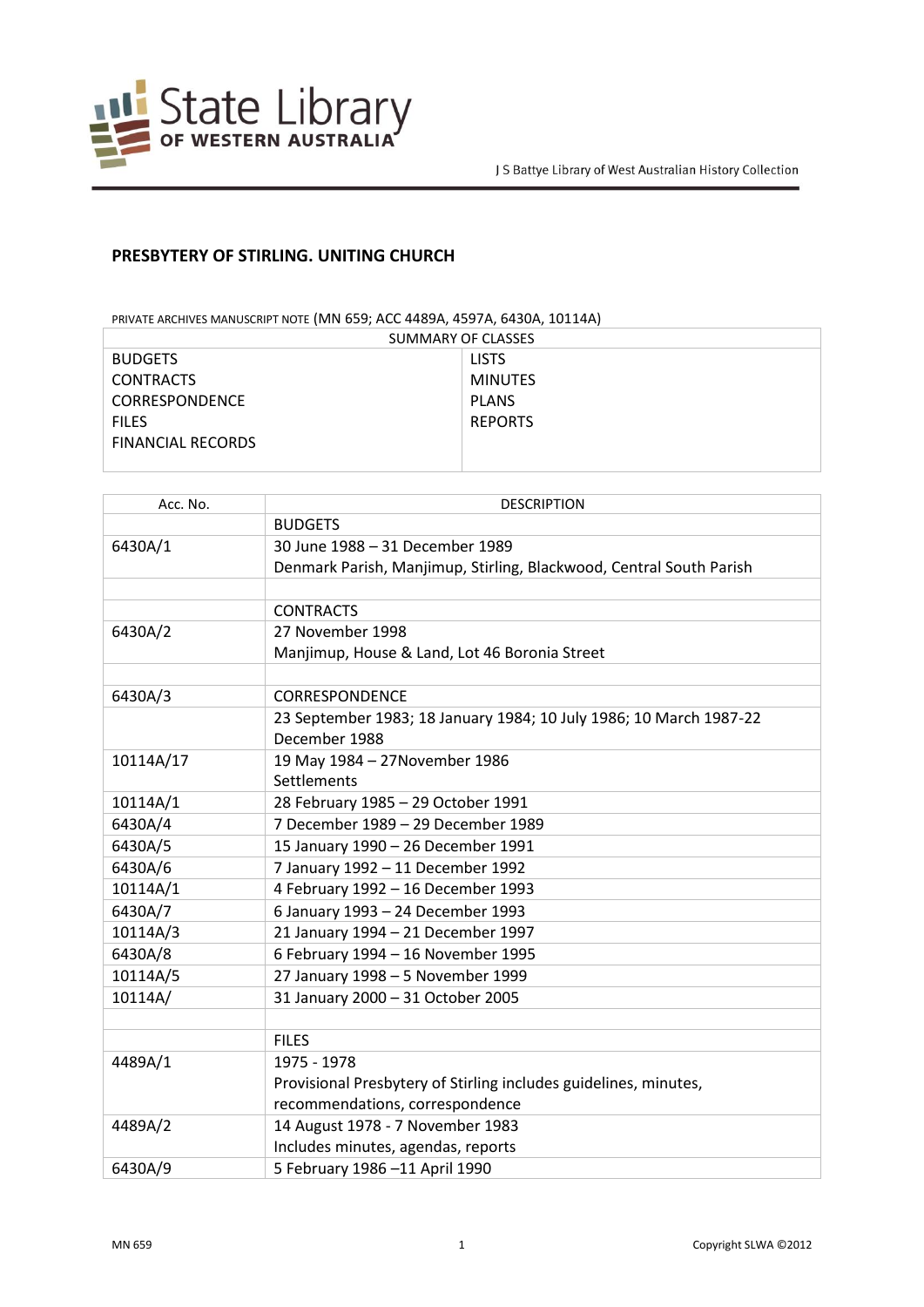

J S Battye Library of West Australian History Collection

| Acc. No.  | <b>DESCRIPTION</b>                                                          |
|-----------|-----------------------------------------------------------------------------|
|           | Manse inspections                                                           |
| 6430A/10  | 1 December 1976 - 6 June 1994                                               |
|           | Ministers appointments                                                      |
| 6430A/11  | $1989 - 1995$                                                               |
|           | Albany, Blackwood, Katanning, Narrogin, Stirling, Wagin, Warren Parish      |
|           | consultations and reviews                                                   |
| 6430A/12  | 16 July 1991 - 25 November 1992                                             |
|           | Presbytery and Parish boundaries, involving Darkan, Duranillan, Lake Grace, |
|           | Tincurrin                                                                   |
| 6430A/13  | 25 May 1986 - 19 February 1987;                                             |
|           | 27 February 1989 - 29 September 1995                                        |
|           | Presbytery Minister                                                         |
| 6430A/14  | 18 February 1986 - 5 October 1995                                           |
|           | Property; Katanning; Greenbushes; Wilga                                     |
|           | Sanctuary; Bridgetown; Manjimup; Esperance; Kondinin; Corrigin              |
| 6430A/15  | 1991 - 7 February 1995                                                      |
|           | <b>Standing Committee</b>                                                   |
| 6430A/16  | 6 May 1992                                                                  |
|           | Warren Parish; Rev J Edwards appointment                                    |
| 10114A/4  | 1997                                                                        |
|           | Parish profiles                                                             |
|           |                                                                             |
|           | <b>FINANCIAL RECORDS</b>                                                    |
| 6430A/17  | 31 December 1989 - 30 April 1991;                                           |
|           | 31 May 1992 - 21 December 1995                                              |
|           | Presbytery Finance                                                          |
| 6430A/18  | June 1990 - July 1990                                                       |
|           | <b>Warren Parish</b>                                                        |
|           |                                                                             |
|           | <b>LISTS</b>                                                                |
| 6430A/19  | 1989; 1992 - 1995                                                           |
|           |                                                                             |
|           | <b>MINUTES</b>                                                              |
| 10114A/7  | 1976 - 1977, 1978 - 1993.                                                   |
|           | Not complete                                                                |
| 6430A/20  | 14 February 1977 - 20 November 1996                                         |
|           | Presbytery minute book - Presbytery roll at back of book                    |
| 4597A/1   | 15 September 1980 - 7 November 1983                                         |
| 10114A/9  | 1 March 1992 - 4 September 2000                                             |
|           | <b>Pastoral Relations Committee</b>                                         |
| 10114A/8  | 16 August 1993 - 19 August 2002                                             |
|           | Minute book                                                                 |
| 10114A/11 | 9 October 2000 - 6 September 2004                                           |
|           | Minute book                                                                 |
| 10114A/10 | 19 August 2002 - 19 November 2005                                           |
|           | Minute book                                                                 |
|           |                                                                             |
|           | <b>PLANS</b>                                                                |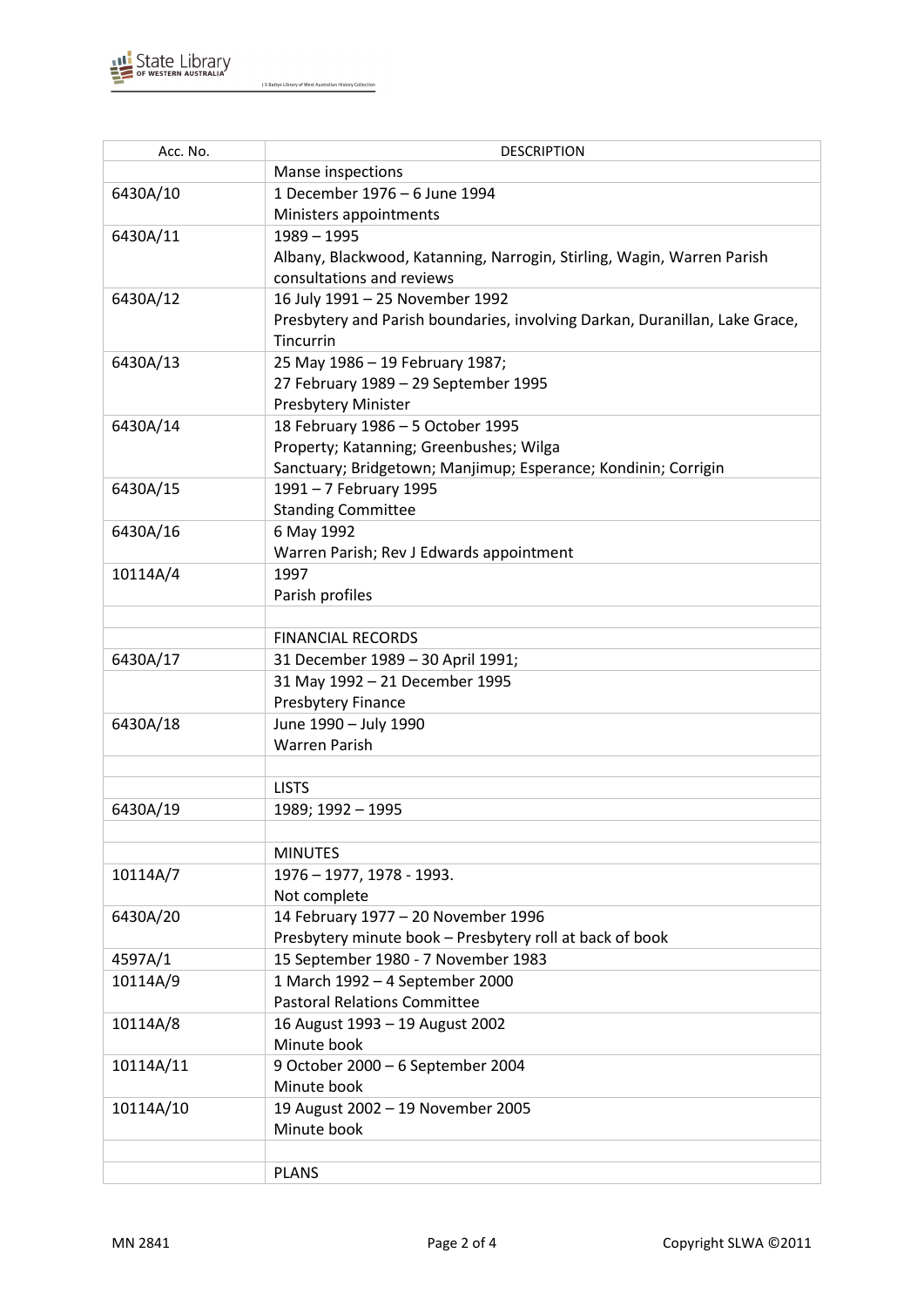

J S Battye Library of West Australian History Collection

| Acc. No.  | <b>DESCRIPTION</b>                                                            |
|-----------|-------------------------------------------------------------------------------|
| 6430A/21  | <b>July 1988</b>                                                              |
|           | Greenbushes Church, Lot 18 Blackwood Road                                     |
|           |                                                                               |
|           | <b>REPORTS</b>                                                                |
| 4489A/3   | 5 August 1973                                                                 |
|           | Manse Committee - Stirling Parish with related correspondence                 |
| 4489A/4   | 1977, 1978                                                                    |
|           | <b>Statistical Report, Stirling Parish</b>                                    |
|           |                                                                               |
| 4489A/5   | 2 July 1979                                                                   |
|           | Ministry in the Parishes of Plantagenet, Denmark, Manjimup, Blackwood<br>1982 |
| 4489A/6   |                                                                               |
|           | Presbytery of Stirling Synod Report                                           |
| 4489A/7   | 15 June 1983                                                                  |
|           | Visitation in Stirling Parish from Wagin Parish                               |
| 10114A/12 | March 1985 - 17 November 1997                                                 |
|           | Various committees                                                            |
| 6430A/27  | 7 September [1987] - 1996                                                     |
|           | Parishes                                                                      |
| 6430A/29  | [1987]; [1990]; 1992                                                          |
|           | Reports to Synod                                                              |
| 6430A/33  | $[1989] - 1$ January 1995                                                     |
|           | Sexuality                                                                     |
| 6430A/28  | 21 May 1989 - 14 August 1995                                                  |
|           | <b>Pastoral Relations Committee</b>                                           |
| 6430A/26  | 25 October 1989 - 14 August 1995                                              |
|           | <b>Ministerial Education Board</b>                                            |
| 6430A/23  | 20 November 1989 - 1 January 1993                                             |
|           | Evangelism                                                                    |
| 4597A/2   | Reports re Blackwood, Denmark, Hopetoun, Manjimup, Plantagenet, Scot's        |
|           | and Wesley Parishes, Albany                                                   |
| 6430A/29  | 1990; 1993-1995                                                               |
|           | Presbytery reports                                                            |
| 6430A/36  | 2 February 1990 - 26 February 1994                                            |
|           | <b>Synod Executive Board</b>                                                  |
| 6430A/24  | 8 March 1990 - 20 June 1994                                                   |
|           | Join Presbyteries Settlements Advisory Committee                              |
| 6430A/31  | 9 April 1990 - 6 June 1995                                                    |
|           | <b>Property Committee</b>                                                     |
| 6430A/32  | 10 September 1990 - 15 October 1995                                           |
|           | Seminars, Conferences etc.                                                    |
| 6430A/22  | 17 - 18 July 1992                                                             |
|           | Ecumenical Co-operation in the Stirling Presbytery                            |
| 6430A/30  | 15 August 1992 - 9 February 1994                                              |
|           | <b>Prison Outreach Ministries</b>                                             |
| 6430A/35  | 21 September 1992 - 3 August 1993                                             |
|           | Strategy and extension                                                        |
| 6430A/37  | $[1993] - 9$ June 1994                                                        |
|           | Synod Standing Committee (early reports, n.d.)                                |